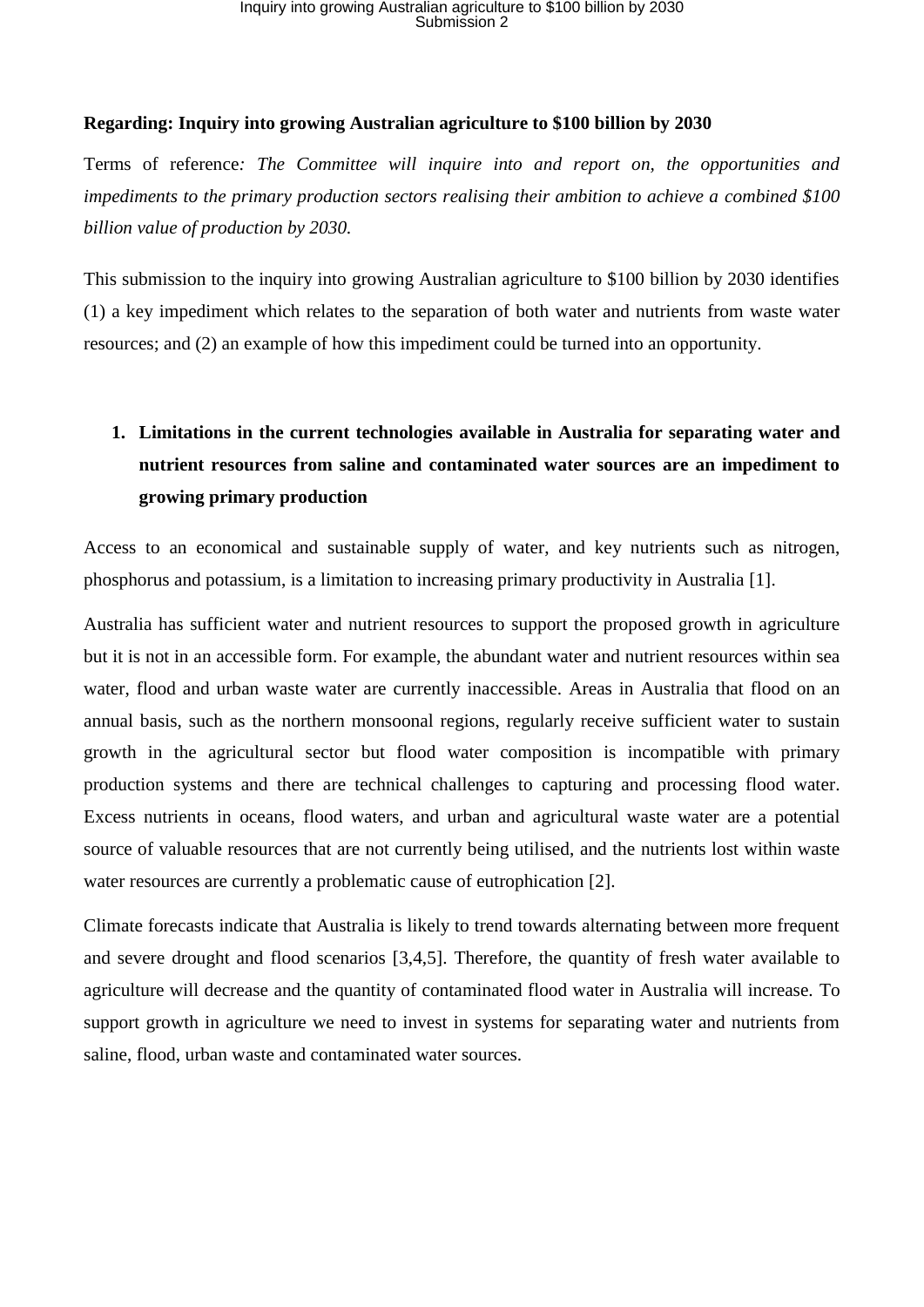## **2. Australia has a unique opportunity to advance the development of the membrane separation technology needed to mine our water and nutrients from sources of saline, flood and urban waste water**

The membrane separation industry is growing in the order of 10% per annum, and it is estimated to reach a value in the order of \$USD 40 billion this year [6].

One of the technologies at the forefront of membrane separation includes water filtration technology where water channel proteins, called 'aquaporins', are embedded in fibres inside filtration equipment [8,9]. These types of systems are sufficiently advanced to enable the separation of pure water from waste water sources with both a higher exclusion of undesirable elements and a minimal energy input cost when compared to the traditional reverse osmosis purification of waste or saline water [10,11].

The focus of 'aquaporin' based filters has been directed at filtering waste and saline water to create pure water. These technologies have been created overseas. Key research required to develop these filters was funded by the National Aeronautics and Space Administration (NASA), and the resulting filters are used by astronauts to recycle 93% of their waste water [12]. It would be prudent for Australia to invest in advancing this type of technology considering the water security challenges we face.

The concept of 'aquaporin' based filter technology can also be re-purposed for mining nutrients and elements such as lithium from sea water and waste water. There has been minimal development in this area of research globally and this presents an opportunity for Australia to lead in advancing filtration technology for mining valuable elements from saline and waste water sources.

Australia has a strategic advantage in relation to developing 'aquaporin' based filters for element mining because the Australian Research Council (ARC) has invested in fundamental research involving extensive testing of plant aquaporin permeability. The filtration technologies developed overseas utilise aquaporin proteins from bacteria. Bacteria generally contain one or two types of aquaporins, whereas many plant species contain hundreds of different types of aquaporins with different specificity in their permeability to different substrates.

As a consequence of ARC investment in research involving testing plant aquaporin function we have a wealth of intellectual property information related to aquaporins which can support both the improvement of crop plant performance, and the advancement of water filtration technologies. This intellectual property gives us a unique opportunity to translate the fundamental information we have